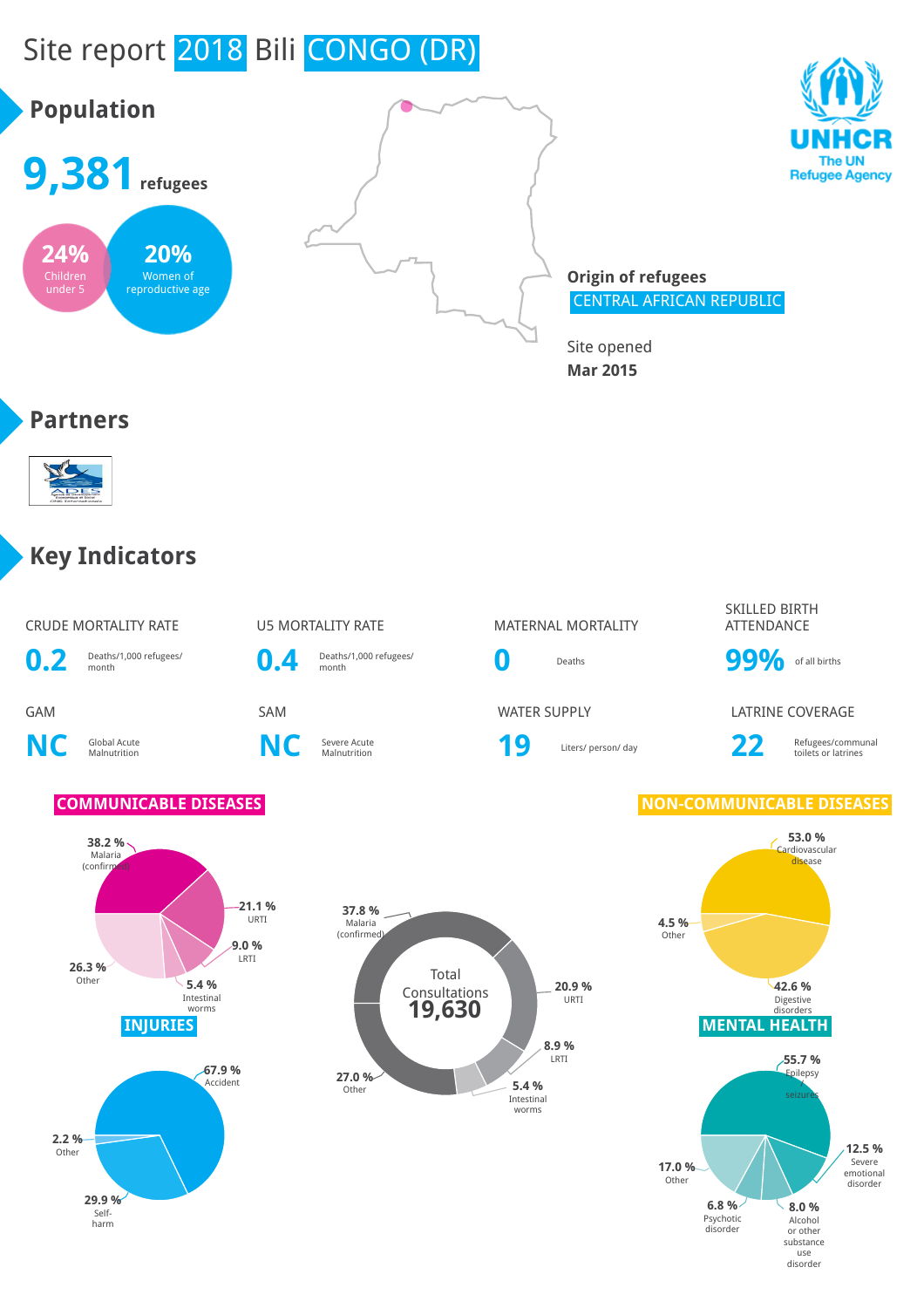#### **Public Health**

| <b>HEALTH STAFFING</b>                                      | <b>INDICATOR</b> | <b>STANDARD</b> |           | <b>MORBIDITY</b>                                 | <b>INDICATOR</b> | <b>STANDARD</b> |   |                       |
|-------------------------------------------------------------|------------------|-----------------|-----------|--------------------------------------------------|------------------|-----------------|---|-----------------------|
| Number of medical doctors                                   |                  | 1: 50,000       | ◉         | Incidence of malaria among children under<br>5   | 139              |                 |   |                       |
| Number of qualified nurses                                  | 10               | $1:$ < 10,000   | ◕         | Incidence of watery diarrhoea among              | 6                |                 |   |                       |
| Number of community health workers                          | 12               | 1: 1,000        | ◙         | children under 5                                 |                  |                 |   |                       |
| <b>ACCESS AND UTILIZATION</b>                               | <b>INDICATOR</b> | <b>STANDARD</b> |           | Incidence of pneumonia among children<br>under 5 | 47               |                 |   |                       |
| Consultations per trained clinician per day                 | 21               | < 50            | Ø         | Incidence of pneumonia among over 5              | 16               |                 |   |                       |
| Health utilisation rate (new visits / refugee /<br>year)    | 1.8              | $1 - 4$         |           | Tuberculosis success rate                        | 100%             | < 90%           | ☑ |                       |
| Proportion of host population consultations                 | 10%              |                 |           | Were any MDR/X-TB cases diagnosed among<br>PoCs? | <b>No</b>        | <b>No</b>       | ఴ |                       |
| <b>MORTALITY</b>                                            | <b>INDICATOR</b> | <b>STANDARD</b> |           | VACCINATION                                      | <b>INDICATOR</b> | <b>STANDARD</b> |   |                       |
| <b>Crude Mortality Rate</b><br>(CMR) (/1000/month)          | 0.2              | < 0.75          | $\bullet$ | Full vaccination coverage                        | 67%              | < 95%           |   | Ø                     |
| <b>Under-five Mortality Rate</b><br>(U5MR) (/1000/month)    | 0.4              | $< 1.5$         | Ø         | Measles vaccination coverage                     | 68%              | < 95%           |   | $\boldsymbol{\Omega}$ |
| <b>Infant Mortality Rate</b><br>(IMR) (/1000 livebirths)    | 10.4             | < 30            | $\bullet$ | Source of vaccination data                       | <b>HIS</b>       |                 |   |                       |
| <b>Neonatal Mortality Rate</b><br>(NNMR) (/1000 livebirths) | $\mathbf 0$      | < 20            | Ø         | <b>IN-PATIENT DEPARTMENT (IPD)</b>               | <b>INDICATOR</b> | <b>STANDARD</b> |   |                       |
| <b>OUTBREAK ALERT AND RESPONSE</b>                          | <b>INDICATOR</b> | <b>STANDARD</b> |           | Average length of stay (days)                    | 3.0              |                 |   |                       |
| Proportion of outbreaks investigated within 48<br>hours     |                  | 100%            |           | Case fatality rate                               | 0.0              |                 |   |                       |
| Number of outbreaks reported                                | $\mathbf{0}$     |                 |           | Hospitalisation rate                             | 91.8             | $50 - 150$      |   |                       |

### **Reproductive Health**

| <b>ANTENATAL CARE</b>                                                                     | <b>INDICATOR</b> | <b>STANDARD</b> |   | <b>FAMILY PLANNING</b>                                                      | <b>INDICATOR</b> | <b>STANDARD</b> |                          |
|-------------------------------------------------------------------------------------------|------------------|-----------------|---|-----------------------------------------------------------------------------|------------------|-----------------|--------------------------|
| Antenatal care coverage                                                                   | 89%              | > 90%           |   | Contraceptive prevalence rate                                               | 28%              | $\geq 30\%$     |                          |
| Coverage of antenatal tetanus vaccination                                                 | 92%              | >95%            | А | Source of contraceptive prevalence data                                     | <b>HIS</b>       |                 |                          |
| <b>DELIVERY CARE</b>                                                                      | <b>INDICATOR</b> | <b>STANDARD</b> |   | SEXUAL AND GENDER-BASED VIOLENCE (SGBV)                                     | <b>INDICATOR</b> | <b>STANDARD</b> |                          |
| Proportion of births attended by skilled<br>personnel                                     | 99%              | $\geq 90\%$     | ✓ | Total number of reported rapes                                              |                  |                 |                          |
| Proportion of births conducted by caesarean<br>section                                    | 3%               | $5 - 15%$       | Ø | Proportion of eligible rape survivors provided<br>with PEP within 72 hours  | 100%             | 100%            | $\overline{\mathcal{C}}$ |
| Proportion of newborn infants with low birth<br>weight (<2500 gs) (weighed within 72 hrs) | 6%               | < 15%           |   | Proportion of eligible rape survivors provided<br>with ECP within 120 hours | 50%              | 100%            | ☎                        |
| Proportion of teenage pregnancies                                                         | 2%               |                 |   | SEXUALLY TRANSMITTED INFECTIONS (STIS)                                      | <b>INDICATOR</b> | <b>STANDARD</b> |                          |
| Still birth rate (/ 1000 total births / month)                                            |                  |                 |   | Number of genital ulcer diseases                                            | 64               |                 |                          |
| Number of maternal deaths                                                                 | 0                |                 |   | Number of Pelvic Inflammatory diseases                                      | 59               |                 |                          |
| Proportion of maternal deaths investigated<br>within 48 hours                             |                  | 100%            |   |                                                                             |                  |                 |                          |